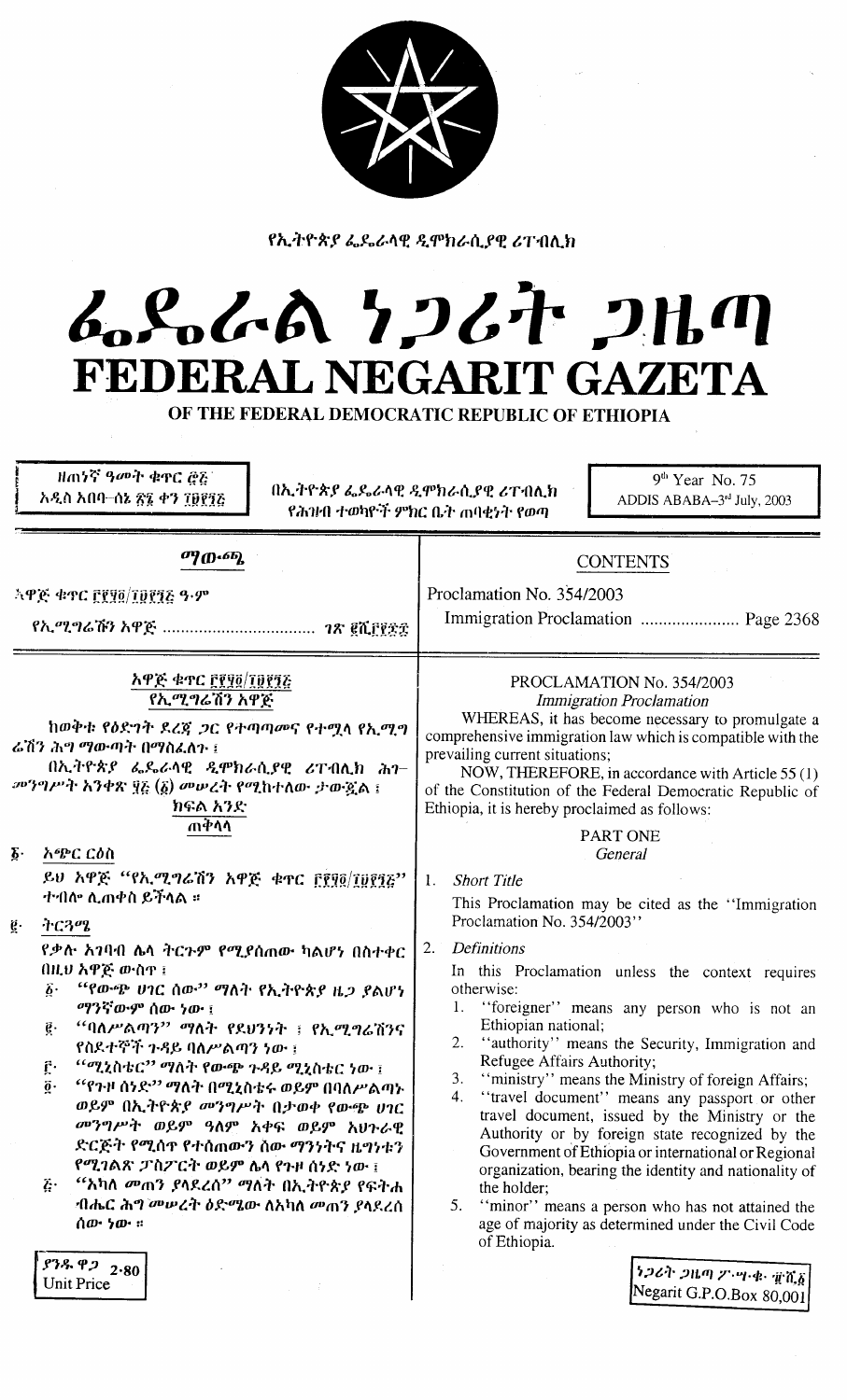# ክፍል ሁለት ወደ ኢትዮጵያ ስለመግባት

#### ٔ f መሟላት ስለሚገባቸው ሁኔታዎች

- ወደ ኢትዮጵያ ለመግባት የሚፈልግ ማንኛውም የውጭ  $\boldsymbol{\delta}$ .
	- $\upsilon$ ) የፀና የጉዞ ሰነድ ፤
	- $\Lambda$ ) የፀና የመግቢያ ቪዛ ወይም የፀና ቋሚ የመኖሪያ ፈቃድ ወይም በዚህ አዋጅ አንቀጽ ፲፬ (፩) የሚሽፈን የውጭ አገር ሰውን የሚመለከት ሲሆን ፤ ከሚኒስቴሩ የተሰጠ መታወቂያ ወረቀት ፤ እና
	- ሐ) እንደአስፈላጊነቱ የጤና የምስክር ወረቀት ፤ መያዝ ይኖርበታል።
- የቱሪስት ወይም የትራንዚት ቪዛ ያለው የውጭ ሀገር ስው  $\vec{e}$ . በዚህ አንቀጽ ንውስ አንቀጽ  $(\vec{\delta})$  ከተዘረዘሩት በተጨማሪ፤
	- υ) ከኢትዮጵያ ወደ ሌላ ሀገር ለመጓዝ የሚያስችል የጉዞ ቲኬት ፤ እና
	- የማያስፈልግ ካልሆነ በቀር ሲሔድበት ወደአስበው ለ) -ሀገር የሚያስገባ የፀና የመግቢያ ቪዛና የጤና የምስክር ወረቀት መያዝ ይኖርበታል ፤
- ወደ ኢትዮጵያ ለመግባት የሚፈልግ አካለ መጠን Ê. ያሳደረሰ የውጭ አገር ሰው ፤
	- ቢኖርም ፤ አብሮት በሚመጣው ሰው የጉዞ ሰነድ ላይ ከተመዘገበ ወደ ኢትዮጵያ ለመግባት ይችላል ፤
	- ብቻውን የሚመጣ ከሆነ በኢትዮጵያ ውስዋ በኃላ ለ) -ፌነት የሚቀበለው ሰው ያስፌልገዋል ።

#### $\ddot{\mathbf{0}}$ . የመግቢያ ቪዛ የማይጠየቅበት ሁኔታ

በሴላ ሕግ ወይም ኢትዮጵያ አባል በሆነችበት ዓለም አቀፍ ውል የመግቢያ ቪዛ እንደማይጠየቅ የተደነገገ ከሆነ ያለመ *ግቢያ ቪዛ ወደ ኢትዮጵያ ለመግባት ይቻላል ።* 

#### *የመግቢያ ቪዛ ስለመከልከል ወይም ስለመሠረዝ* Ŀ.

የመግቢያ ቪዛ አመልካቹ ወይም ያገና ፤

- ራሱን ችሎ ለመኖር የሚያስችለው ሀብት ከሌለው  $\vec{b}$ . ወይም ለሀገሪቱ ሸክም ይሆናል ተብሎ ከተገመተ ፤
- ĝ. አደገኛ ወንጀለኛ መሆኑ ከታወቀ ።
- ŕ٠ የአደገኛ ዕፅ ሱስ ተገዢ መሆኑ ከተረ*ጋገ*ጠ ፤
- $\vec{0}$ . በአደንኛ ተላላፊ በሽታ መያዙ የሚጠረጠር ከሆነ ፤
- $\tilde{c}$ . ለኢትዮጵያ ፀዋታ የሚያሰጋ ሆኖ ከተገኘ ፤
- የተጭበረበረ መረጀ ያቀረበ እንደሆነ ፤ ወይም  $\tilde{k}$
- ይህንን አዋጅ ወይም በዚህ አዋጅ መሥረት የወጡትን  $\ddot{\mathbf{z}}$  . ደንቦች ተላልፎ ከተገኘ ፤

ሊከለከል ወይም ሊሥረዝ ይችላል ፡፡

## ክፍል ሦስት 'ከኢትዮጵያ ስለመውጣት

- $\hat{\mathbf{z}}$  . መሟላት ስለሚገባቸው ሁኔታዎች
	- ከኢትዮጵያ የሚወጣ ማንኛውም ሰው ፤
	- \_የፀና የጉዞ ሰ**ነ**ድ ፤  $\hat{b}$ .
	- g. የማያስፌልግ ካልሆነ በቀር ወደሚሂድበት  $07C$ ለመግባት የሚያስችል የመግቢያ ቪዛ ፤ እና
	- r. እንደአስፈላጊነቱ የጤና የምስክር ወረቀት ፤ መያዝ ይኖርበታል ።

 $\tilde{\mathbf{z}}$ . ከኢትዮጵያ እንዳይወጡ ስለሚታገዱ ሰዎች

> ማንኛውም ስው ከኢትጵዮጵያ እንዳይወጣ ሊታገድ የሚችለው በሕግ መሠረት በፍርድ ቤት ሲታዘዝ ብቻ ነው ።

# **PART TWO**

# Entry in to Ethiopia

#### $3<sup>1</sup>$ Requirements

 $\cdot$   $\beta$ 

- Any foreigner who wants to enter into Ethiopia shall  $1.1$ possess:
	- (a) a valid travel document;
	- $(b)$ a valid entry visa or a valid permanent residence permit or an identity card issued by the Ministry if he is covered by Article  $14(1)$ of this Proclamation; and
	- $(c)$ health certificate, as may be necessary.
- 2. A foreigner holding a tourist or transit visa shall, in addition to those specified under Sub-Article (1) of this Article, possess:
	- (a) a ticket valid for travel from Ethiopia to another country; and
	- (b) unless otherwise permitted, a valid visa and health certificate which will enable him to enter the country of destination:
- 3. A foreign who is a minor and wants to enter into Ethiopia:
	- (a) notwithstanding Sub-Article (1) (a) and (b) of this Article, may enter Ethiopia if registered in the travel document of the person who accompanies him;
	- (b) if he is traveling alone, he shall have a person who shall assume responsibility for him in Ethiopia.

#### Non-Requirement of Entry Visa 4.

No entry visa may be required to enter Ethiopia where such exemption is provided in any other law or a treaty to which Ethiopia is a party.

5. Denial or Cancellation of Entry visa

An entry visa may be denied or canceled if the applicant or the holder:

- has no visible means of support or is likely to  $1<sup>1</sup>$ become a public burden;
- $2.$ is found to be a notorious criminal.
- 3. has been declared to be a drug addict;'
- 4. has been suspected of suffering from a dangerous contagious disease:
- has been found to be a threat to the security of  $5.$ Ethiopia;
- 6. has furnished fraudlant information; or
- 7. has violated the provisions of this Proclamation or Regulations issued here under.

# **PART THREE**

## Departure from Ethiopia

#### 6. Requirements

A person departing from Ethiopia shall possess:

- 1. a valid travel document;
	- unless otherwise permitted an entry visa which will  $2.$ enable him to enter the country of destination; and
	- a health certificate, as may be necessary.  $3.$
- 7. Persons prohibited not to Depart from Ethiopia

Any person may only be prohibited not to depart from Ethiopia by an order of a court given in accordance with the law.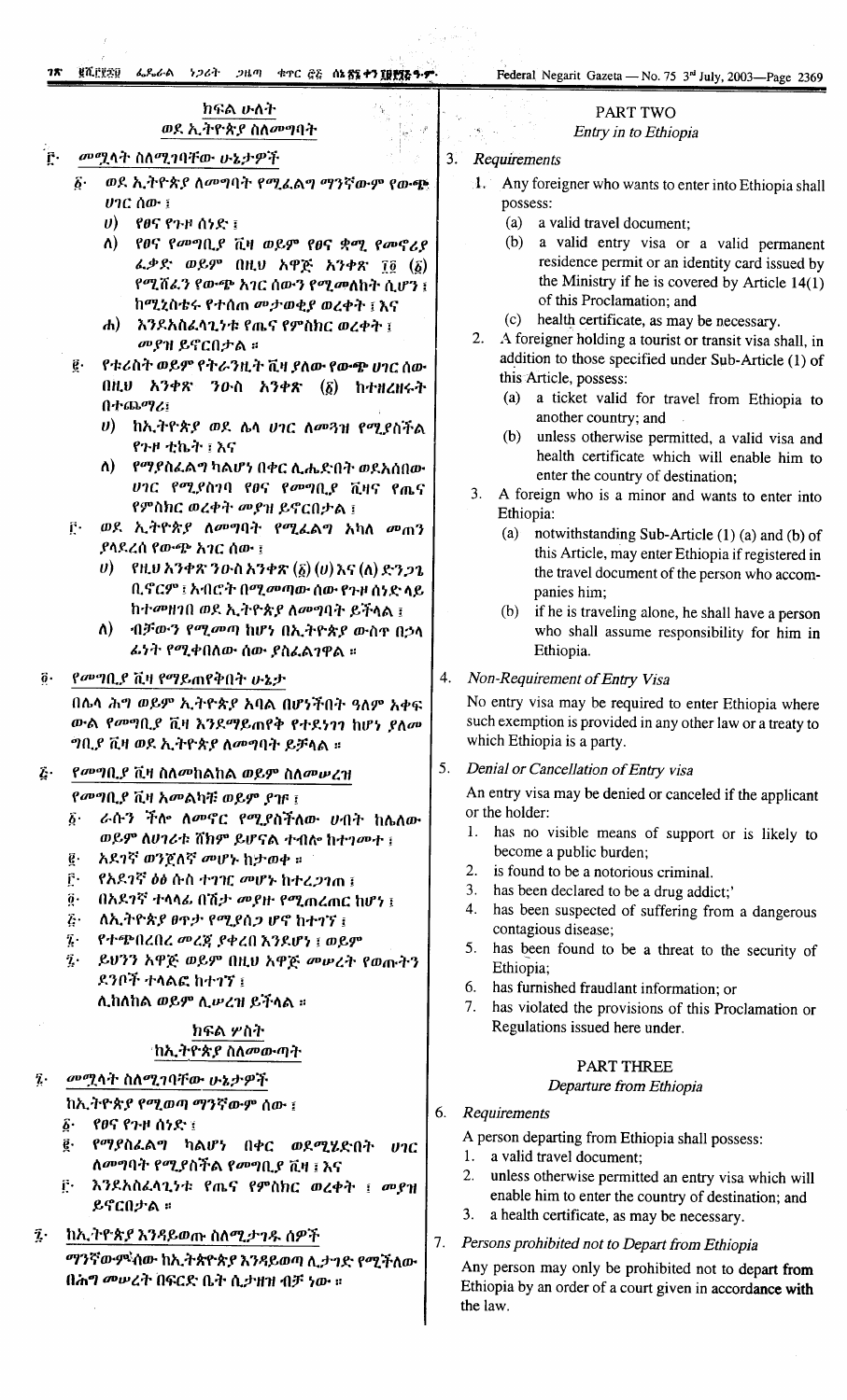hlf:A *ht--~.* ከኢ*ት*ዮጵ*ያ* እንዲወጡ ስለሚደረጉ የውጭ ሀገር ሰዎች

#### $\hat{\mathbf{r}}$  . *ከሀገር ስለማስወጣት*

- *li'* 11i\r-'AIlJ~ OH.U *htp~ h1"'7\* ~ *O+Hl.H-r-r* 9"h1 Y1-".f *h* 1 *f:1* fm'6J!' *U1C* (}lD- hU1C *i\l1'/{}mllJ-r* ት*ስ*ዛዝ ማስተላለፍ ይችላል ፣
- $\vec{g}$ · በዚህ አንቀጽ ንዑስ አንቀጽ (፩) መሥረት የሚተላለፍ -~'t'JtJ1'hU1C *h1JtmllJ* f+m(}~O:"1 flD-6J!' *U1C (}m.* ኢትዮጵያዊ ያልሆኑ የቤተሰብ አባላትንም ይመለከታል፤
- $e$ . hv1C እንዲወጣ ትዕዛዝ የተላለፈበትን የውጭ ሀ1C ሰው በት*ዕ*ዛዙ *መ*ሥረት ከሀገር እስከሚወጣ ድረስ ባለሥ Aጣኑ በማረፊ*ያ* ቤተ እንዲቆይ ለማድረግ ይችላል ፤
- $\tilde{\theta}$ · ከሀገር ለማስወጣት የሚተላለፍ ትዕዛዝ የውጭ ሀገሩን *(}m.* hU1C *i\l1'/{}mllJ-r* 9"h1 *Y-r* rlf~lD-1 *7-~f.* ; ከኢትዮጵ*ያ የሚ*ለቅበትን ቀንና የመውጫውን በር *መግ*ስጽ ይኖርበታል ፤
- $\tilde{\mathcal{L}}$ · ባስሥልጣኑ በማናቸውም ጊዜ የውጭ ሀገሩ ሰው ከሀገር እንዲወጣ የሰጠውን ትዕዛዝ ለ**መሻር ይ**ችላል ፤
- $\ddot{v}$  **hU1C እንዲወጣ ትዕዛዝ የተላለፈበት የውጭ ሀ1C ሰው** *ወ*ደ ሀገሩ ወይም ሊሄድበት የሚፈልገው ሀገር ሰመቀበል *.L:J>Y.~* hlf~ *mY.* "'1\ *U1C h1Jt~f: f.Y.l.;1A* ;
- $\tilde{a}$ · በወንጀለኛ መቅጫ ሕግ መሠረት ከሀገር እንዲወጣ በፍርድ ቤት የተወሰነበትን የውጭ አ*ገ*ር ሰው በሚ*መ* i\h-r fltU *h1"'7\* 10e{) *h1"'7\* (li) ; (2) *hlJ* (:;;) ድን*ጋጌ ተሬጸሚ ይ*ሆናሉ ፡፡
- *በማስወጫያ ትዕዛዝ ላይ ስለሚቀርብ አቤቱታ* j!.
	- $\delta$ · h*U1C ለማ*ስወጣት በባለሥልጣኑ በተሰጠ ትዕዛዝ ላይ *ቅሬታ ያለው የውጭ ሀገር ሰው ትዕዛዙ በ*ደረሰው በሦስት <sup>f</sup> *r-'~, "'lJ* -r *m.{)* 'I' fOlJ..~{}i:-r ; flf: -r:l1 OIJ..~*{}i:ClJ* የባለሥልጣኑ ተወካዮች በአባል**ነት ለ**ሚገኙበት *አ*ቤቱታ ሰሚ ኮሚቴ አቤቱታውን ማቅረብ ይችላል ፤
	- ፪· ኮሚቴው የቀረበለትን አቤቱታ በ*መመርመር የ*ውሳኔ Vta-O *i\11i\r-'A"').* Y"'CflA :: *11i\r-'AIl)~9"* fOlJ..(} m lD- *lD-ta);* f *<sup>00</sup> lL1.l.* 7j *f.lYlJ* A ;
	- F· የኮሚቴው የአሥራር ሥርዓት ባለሥልጣኑ በሚያወጣው *UDootY f.m(}lJA* ::

#### *lii\* 1'/' *maJ,*  $\tilde{\mathbf{I}}$ .

- ከኢትዮጵ*ያ* እንዲወጣ ትዕዛዝ የተላለፈበት የውጭ ሀገር *(}m. i\7-tllD-* fOlJ..f{}.LA1lD-1 *maJ.* t--ftc *ooi'i.L*1 ይኖርበታል ፤ *li'*
- hh.-rr-A-Y *h1JtmllJ* -rt'JtJlI f+I\i\4C.O-r flD-6J!' *h1C* (}lD-nH.U *h1.,.?\'10e{) h1"'~* (/i) *oolPl.T maJ.lD-1* ለ*መሽልን ልቃ*ደኛ ካልሆነና ንብረት ካለው በሕግ *oolPl.-r 1of1l.-I: i\maJ.lD- ooi'i.L~ i\.m'A* f.".fl\A ::  $\vec{e}$ .

## **ክፍል <u>አ</u>ምስት** *{}t'\7-/1*(}~f.".f~"ii.J'9'".f'

#### $I\tilde{g}$ · ስለ?·ዞ ሰንዶች ዓይነትና አሰጣ**ተ**

- $\tilde{g}$ · በዚሀ አዋጅና ይህን አዋጅ ለማስፌጸም በሚወጣ ደንብ *መሠረት የሚ*ሰጡ የጉዞ ሰነዶች የሚከተሉት ይሆናሉ፣
	- *u*) ዲፕሎማቲክ ፓስፖርት፣
	- *i\)* (}c"ii.{)*;r{}TC-r:*
	- *ti)* መደበኛ ፓስፖርት፣
	- *00)* ff.i\tt: *(}~f::*
	- *w*) *አስቸኳይ የጉዞ ሰነድ*፣
	- *l.)* fM'.+if>".f f7-tI ()~*f::*
	- 1'1) *h* 1 *f.h{}.LI\1.* ~i: n/LU *htp~ oolPl.-r* nOlJ..mllJ ደንብ የሚወሰኑ ሌሎች የጉዞ ሰ**ነዶ**ች፣

## PART FOUR *Deportation of foreigners from Ethiopia*

#### 8. *Deportation*

- 1. The Authority may issue a deportation order against a foreigner on the grounds specified under Article 5 of this Proclamation.
- 2. The execution of a departation order issued pursuant to Sub-Article (1) of this Article shall also include the family members of the deportee other than those having Ethiopian nationality.
- 3. The Authority may detain the foreigner against whom the deportation order is issued until he leaves the country.
- 4. The order of deportation shall specify the reason for the deportation of the foreigner, the date of departure from Ethiopia and the port of exit.
- 5. The Authority may at any time revoke the deportation order issued against the foreigner.
- 6. The foreigner against whom the deportation order is issued shall be deported to his country of origin or to any other country if such other country is willing to receive him.
- 7. The provisions of Sub-Articles (I), (4) and (6) of this Article shall be applicable with respect to a foreigner against whom a deportation court order is issued in accordance with the Penal Code.
- 9. *Petition Against Deportation Order*
	- 1. A foreigner who is aggrieved by a deportation order issued by the Authority may submit a petition against the order to the Grievance Hearing Committee, composed of representatives of the Ministry Ministry of justice and representatives of the Authority, within three working days from the date of receipt of the deportation order.
	- 2. The committee shall review the petition and submit its recommendation to the Authority. The decision of the Authority shall be final.
	- 3. The rules of procedures of the committee shall be prescribed by the authority.
- 10. *Traveling Expenses*
	- 1. A foreigner agaist whom a deportation order is issued shall cover his traveling expenses.
	- 2. If the deportee is not willing to cover his expenses in accordance with Sub-Article (1) of this Article, the expenses may be chargeable to his property; accordance to law if any.

## *PARTFIVE*

#### *Travel documents and visas*

- 11. *Types and Issuance of Travel documents*
	- 1. Travel documents to be issued in accordance with this Proclamation and Regulation issued hereunder shall be the following:
		- (a) diplomatic passport;
		- (b) service passport;
		- (c) ordinary passport;
		- (d) laissez-passer;
		- (e) emergency travel document;
		- (f) refugee travel document;
		- (g) other travel documents to be prescribed, as may be necessary, by Regulation to be issued hereunder.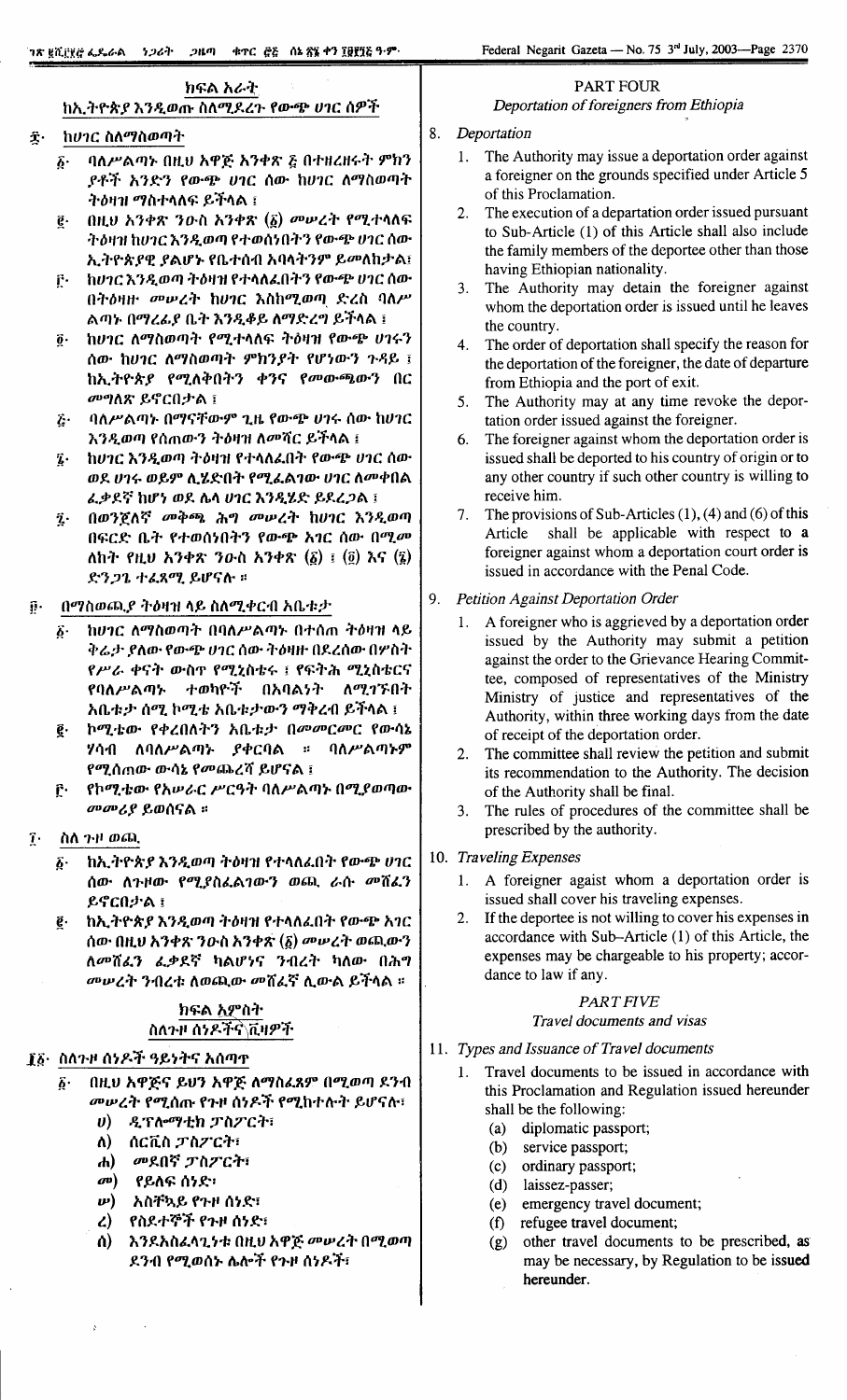- ę. በዚህ አንቀጽ ንውስ አንቀጽ  $(\delta)$   $(v)$  እና  $(\delta)$  የተመለ ከቱት የጉዞ ሰነዶች የሚሰጡት በሚኒስቴሩ ይሆናል፣
- በዚህ አንቀጽ ንውስ አንቀጽ  $(\underline{\delta})(\mathbf{A})$  እና  $(\mathbf{A})$  የተመለ  $\vec{r}$ . ከቱት የጉዞ ሰነዶች የሚሰጡት በባለሥልጣኑ ይሆናል፣  $\overline{\mathbf{0}}$ . የጉዞ ሰነዶች የሚሰጡበት ሁኔታ በዚህ አዋጅ መሠረት
- በሚወጣ ደንብ ይወሰናል፣

#### ፲፪· ስለቪዛ ዓይነቶችና አሰጣጥ

- በዚህ አዋጅና ይህን ለማስፈጸም በሚወጣ ደንብ  $\vec{\delta}$ . መሠረት የሚሰጡ ቪዛዎች የሚከተሉት ይሆናሉ፣
	- $\boldsymbol{\theta}$ ዲፕሎማቲክ ቪዛ፣
	- $\Lambda$ ልዩ ቪዛ፣
	- $\mathbf{d}$ የሥራ ቪዛ፣
	- $\boldsymbol{\sigma}$ የመኖሪያ ቪዛ፣
	- $\boldsymbol{\nu}$ የቱሪስት ቢዛ፣
	- $\mathcal{L}$ የትራንዚት ቪዛ፣
	- ሰ) የተማሪ ቪዛ፣
	- 71)  $\beta$  *a*<sup>0</sup> *a*<sup>0</sup>  $\beta$   $\beta$   $\beta$   $\beta$   $\gamma$
	- ф) \_የደርሶ መልስ ቪዛ፣
	- $\mathbf{a}$ እንደአስፈላጊነቱ በዚህ አዋጅ መሥረት በሚወጣ ደንብ የሚወሰኑ ሴሎች ቪዛዎች ፣
- በዚህ አንቀጽ ንውስ አንቀጽ  $(\delta)$   $(v)$  እና  $(\Lambda)$  የተመለ ę. ከቱት ቪዛዎች የሚሰጡት በሚኒስቴሩ ይሆናል፣
- ŕ٠ በዚህ አንቀጽ ንውስ አንቀጽ  $(\bar{\beta})$   $(A)$  እና  $(0)$  የተመለ ከቱት ቪዛዎች የሚሰጡት በባለሥልጣኑ ይሆናል፣
- ቪዛዎች የሚሰጡበት ሁኔታ በዚህ አዋጅ መሠረት  $\overline{\boldsymbol{a}}$ . በሚወጣ ደንብ ይወሰናል።

## ክፍል ስድስት የውጭ ሀገር ሰዎችን ስለ*መመ*ዝገብና ስለመኖሪያ ፈቃድ

#### If. ስለምዝንባ

Ť.

- የሚከተሉት ሰዎች በባለሥልጣኑ መመዝገብ አለባቸው፣ δ.
	- በኢትይጵያ ውስኖ የሚኖሩ የውጭ አገር ሰዎች፣ U)
		- ለ) በመኖሪያ ቪዛ ወደ ኢትዮጵያ የሚገቡ የውጭ አገር ሰዎች ከንቡበት ቀን ጀምሮ በሰላሳ ቀናት ውስዋ፣
		- $\boldsymbol{d}$ ከዘጠና ቀናት በላይ ኢትዮጵያ ውስዋ ለመቆየት በሥራ ወይም በተማሪ ቪዛ የሚገቡ የውጭ አገር ሰዎች ከንቡበት ቀን ጀምሮ በስላሳ ቀናት ውስጥ
		- $\boldsymbol{\sigma}$ የዚህ አዋጅ አንቀጽ ፲፬ እንደተጠበቀ ሆኖ ከዘጠና ቀናት በላይ ለመቆየት በዚሀ አዋጅ አንቀጽ ፬ *መሠረት ያ*ለቪዛ የሚገቡ ሰዎች ከገቡበት ቀን ጀምሮ በሰላሳ ቀናት ውስጥ
- ĝ. የውጭ አገር ሰው የሚመዘገብበት ሁኔታ በዚህ አዋጅ <sup>መ</sup>ሥረት በሚወጣ ደንብ ይወሰናል።

## ፲፬· ምዝገባ ስለማያስፌል,ጋቸው የውጭ ሀገር ሰዎች

- የሚከተሱት የውጭ ሀገር ሰዎች መመዝገብ አያስፈልጋ  $\boldsymbol{\delta}$ . ብ'ሙም፣
	- $\boldsymbol{\theta}$ ተቀማጭነታቸው ኢትዮጵያ ውስዋ የሆኑ ዲፕሎማ ቶችና የዓለም አቀፍ ሲቪል ሥራተኞች እና የነዚሁ ቤተሰብ አባላት፣
	- ለ) በኢትዮጵያ መንግሥት እና በተባበሩት መንግ ሥታት የስደተኞች ከፍተኛ ኮሚሽን በስደተኛነት የታወቀ የውጭ አገር ሰው፣
	- ሐ) በሴላ ሕግ ወይም ኢትዮጵያ አባል በሆነችባቸው ዓለም አቀፍ ውሎች መሥረት ከመመዝገብና የመኖሪያ ፌቃድ ከማውጣት ነፃ የተደረጉ የውጭ አንር ሰዎች፣
- ę. በዚህ አንቀጽ መሠረት ከምዝገባ ነፃ የተደረጉ ሰዎች ከንቡበት ቀን ጀምሮ በሰላሳ ቀናት ውስዋ አግባብ ካለው አካል መታወቂያ ወረቀት ማውጣት አለባቸው።
- $2.$ The travel documents specified under Sub-Articles  $(1)$  (a) and (b) of this Article shall be issued by the Ministry.
- $\mathbf{3}$ The travel documents specified under Sub-Articles  $(1)$  (c)and(g) of this Article shall be issued by the Authority.
- $\mathbf{A}$ The conditions of issuance of travel documents shall be prescribed by Regulation to be issued here under.
- 12. Types and Issuance of visas
	- Visas to be issued in accordance with this 1. Proclamation and Regulation issued hereunder shall be the following:
		- diplomatic visa;  $(a)$
		- $(b)$ special visas;
		- $(c)$ business visa;
		- $(d)$ immigrant visa:
		- tourist visa;  $(e)$
		- $(f)$ transit visa;
		- $(g)$ student visa; (h)
		- exit visa;  $(i)$ reeintry visa;
		- other visas to be prescribed by Regulation to be  $(j)$ issued here under.
	- 2. The visas specified under Sub-Articles  $(1)(a)$  and  $(b)$ of this Article Shall be issued by the Ministry.
	- The visas specified under Sub-Articles  $(1)(c)$  and  $(j)$ 3. of this Article shall be issued by the Authority.
	- $\mathbf{A}$ The conditions of issuance of visas shall be prescribed by Regulation to be issued here under.

#### PART SIX REGISTRATION OF FOREIGNERS AND **RESIDENCE PERMIT**

- 13. Registration
	- The following persons shall be registered by the Authority:
		- all foreigners residing in Ethiopia;  $(a)$
		- $(b)$ a foreigner who enters Ethiopia with an immigrant visa, within thirty days of the date of his arrival:
		- $(c)$ a foreigner who enters Ethiopia with a business or students visa and intends to stay for more than ninety days, within thirty days of the date of his arrival;
		- without prejudice to Article 14 of this  $(d)$ Proclamation, any body who enters Ethiopia without a visa pursuant to Article 4 of this Proclamation and intends to stay for more than ninety days, within thirty days from the date of his arrival.
	- $2.$ The conditions of registration shall be prescribed by Regulation to be issued here under.

#### 14. Foreigners not Required to Register

- The following foreigners may not be required to  $1_{-}$ register:
	- $(a)$ diplomats and international civil servants and members of their families residing in Ethiopia;
	- (b) a foreigner who is recognized as a refugee by the Government of Ethiopia and the United Nations High Commission for Refugees;
	- (c) foreigners exempted from registration and residence permit in accordance with other laws or treaties to which Ethiopia is a party.
- $2.$ A foreigner exempted from registration pursuant to this Article shall obtain an identity card issued by the appropriate authority within thirty days from the date of his arrival.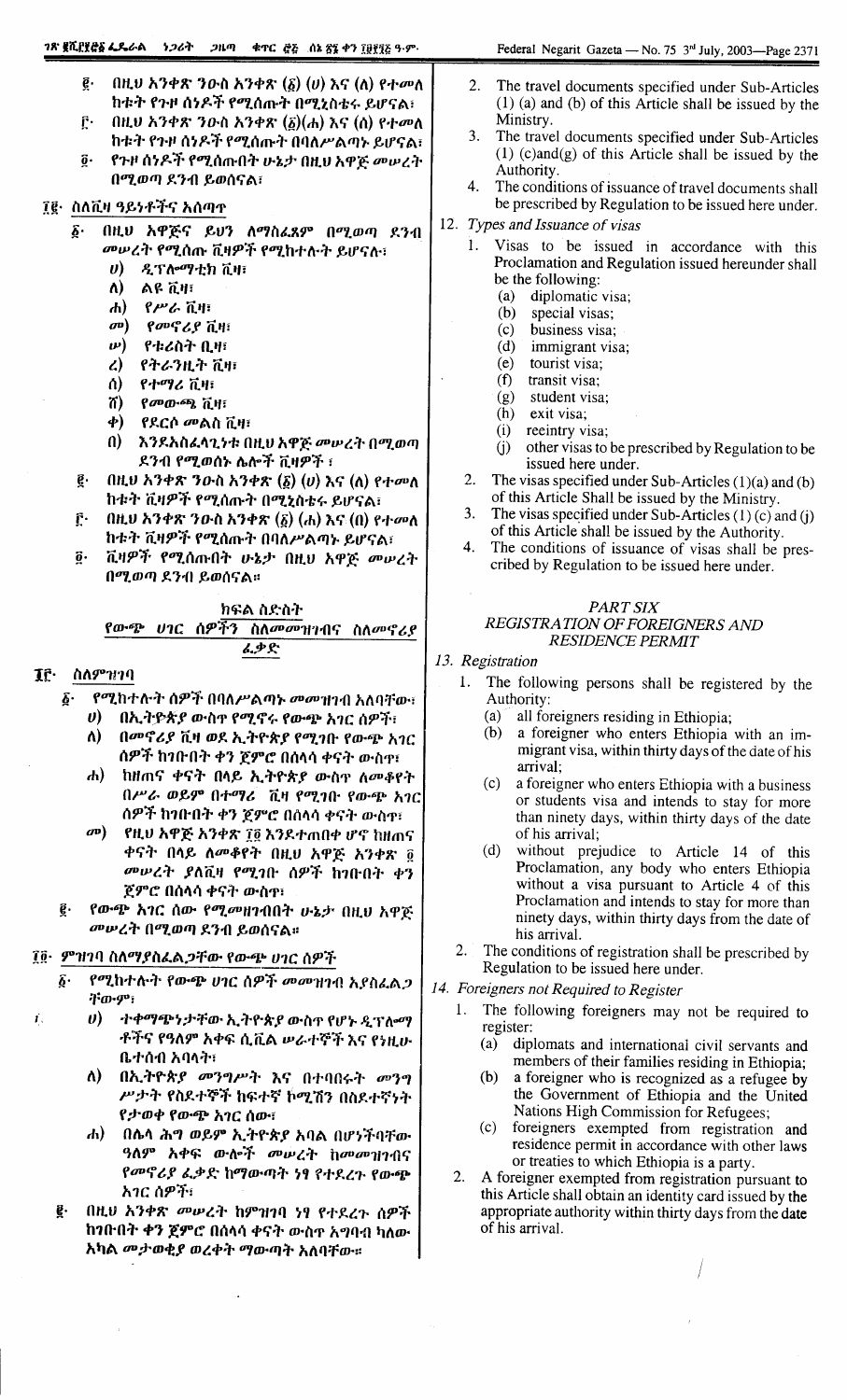## ፻፩· *የመኖሪያ ፌቃድ ስለማውጣት*

- በዚህ አዋጅ አንቀጽ ገቮ መሠረት የተመዘገበ የውጭ  $\boldsymbol{\delta}$ . ሀገር ሰው እንደአግባቡ ጊዜያዊ ወይም ቋሚ የመኖሪያ ፌቃድ ማውጣት አለበት፣
- ለአካለ መጠን ያልደረሱ ልጆች በወላጆቻቸው መኖሪያ  $\boldsymbol{\tilde{e}}$  . ፈቃድ ላይ መመዝገብ አለባቸው፣
- የመኖሪያ ፌቃድ የሚሰጥበት ሁኔታ በዚህ አዋጅ ŕ٠. መሥረት በሚወጣ ደንብ ይወሰናል።

## ክፍል ሰባት ልዩ ልዩ ድን*ጋጌዎች*

#### ፲፯• ስለኢምግሬሽን ኦፊሰሮች

- ወደ ኢትዮጵያ የሚገቡትንና ከኢትዮጵያ የሚወጡትን  $\boldsymbol{\delta}$ . ሰዎች የሚቆጣጠሩ የኢምግሬሽን አፊሰሮች ባለሥልጣኑ ይመድባል፣
- በዚህ አንቀጽ ንዑስ አንቀጽ (፩) መሠረት የተመደበ ĝ. አፊስር የሚከተሉት ሥልጣኖች የኢምግሬሽን ይኖሩታል፣
	- ወደ ኢትዮጵያ የሚገቡ ወይም ከኢትዮጵያ የሚወጡ  $\boldsymbol{\theta}$ መንገደኞችን የጫነ መጓጓዣ ውስዋ ለመግባት፣
	- ለ) የጉዞ ሰነዶችን፣ ቪዛዎችንና በዚህ አዋጅ ወይም በዚህ አዋጅ መሠረት በሚወጣ ደንብ የተደነገጉ ሴሎች ሰ*ነዶችን ለመመርመር*፣
	- ሐ) ይህን አዋጅ ወይም በዚህ አዋጅ መሠረት የወጡ ደንቦችን በ*መ*ጣስ፣
	- (፩) ወደ ኢትዮጵያ ለመግባት ወይም ለመውጣት የሚሞክር ማንኛውንም ሰው፣ ወይም
	- (ē) በኢትዮጵያ ውስጥ የሚኖር ማንኛውንም የውጭ አገር ሰው፣ መያዝ
- ማንኛውም የኢምግሬሽን አፊሰር በዚህ አንቀጽ ንዑስ አንቀጽ  $\vec{r}$ . (*§*)(木) መሠረት የያዘውን ሰው በሕግ የተፈቀደው የጊዜ *ገ*ደብ ሳያልፍ ሥልጣን ላለው ፍርድ ቤት ማቅረብ አለበት።

#### ፲፯• የአጓጓዥ ኃላፊነት

- ፩· የውጭ ሀገርን ሰው ወደ ኢትዮጵያ ይዞ የሚመጣ አጓጓዥ የውጭ ሀገር ዜጋው በዚህ አዋጅ በአንቀጽ ፫ የተመለከ ተውን የፈጸመ መሆኑንና በዚህ አዋጅ መሥረት በሚወጣ ደንብ በተወሰነው *መግ*ቢያ በር መውረ*ጹን ግረጋገ*ጥ አለበት፣
- ĝ. ወደ ኢትዮጵያ የሚገቡ ወይም ከኢትዮጵያ የሚወጡ መንገደኞችን ያሳፌረ የማንኛውም ማጓጓዣ ኃላፊ የመንገ ደኞቹን ስም የያዘ ዝርዝር ለሚመለከተው የኢምግሬሽን አፊሰር የመስጠት ግዴታ አለበት፣
- የዚህ አዋጅ አንቀጽ ፳  $(\bar{g})(v)$  እና  $(\bar{g})$  እንደተጠበቁ ሆኖ ፣ Ë۰ በዚህ አንቀጽ ንውስ አንቀጽ (፩) የተመለከተውን የተላለፌ አጓጓዥ ያመጣውን የውጭ ሀገር ሰው በራሱ ወጭ እንዲመልስ ይገደዳል።

## ቺጅ· ከሆቴሎችና የእንግዳ ማረፊያ አገልግሎቶች ስለሚቀርቡ መረጀዎች

በቀን ወይም በሴሳ ሁኔታ ለውጭ ሀገር ሰዎች ማረፊያ የሚያከራዩ ሆቴሎችና የእንግዳ ማረፊያ አገልግቶች በዚህ አዋጅ መሠረት በሚወጣ ደንብ በሚወሰነው መሠረት ከውጭ ሆገር ሰው አስፌሳጊውን መረጀ የመቀበል እና ለሚመለከተው አካል የማስተላለፍ ግዴታ አለባቸው።

- 15. Issuance of Residence Permit
	- 1. A foreigner who is registered in accordance with Article 13 of this Proclamation shall be required to obtain a temporary or permanent residence permit, as the case may be.
	- 2. Minor children shall be recorded in the residence permits of their parents.
	- 3. The conditions of issuance of residence permit shall be prescribed by Regulation to be issued here under.

## **PART SEVEN** MISCELLANEOUS PROVISIONS

#### 16. Immigration Officers

- 1. There shall be appointed, by the Authority, Immigration officers who shall be responsible for controlling entries into and departures from Ethiopia.
- $2.$ An Immigration Office appointed in accordance with Sub-Article (1) of this Article shall have the power  $\overline{10}$ :
	- $(a)$ board any conveyance carrying passengers who are entering into or departing from Ethiopia;
	- inspect travel documents, visas or other  $(b)$ documents prescribed under this proclamation or in Regulation issued here under;
	- detain for investigation;  $(c)$ 
		- (I) any person who is attempting to enter or depart from Ethiopia; or
		- (II) any foreigner residing in Ethiopia; in violation of the requirements under this proclamaton or of any Regulations issued hereunder.
- 3. Any person detained by an Immigration Officer pursuant to the provisions of Sub-Article (2) (c) of this Article shall be brought to the competent court without delay in accordance with the law.
- 17. Obligations of Carriers
	- A carrier who carries a foreigner coming to Ethiopia  $1<sup>1</sup>$ shall ensure that such foreigner has fulfilled the requirements provided for in Article 3 of this Proclamation and has disembarked at one of the ports of entry designated by Regulation issued here under.
	- 2. The person who is in charge of any conveyance arriving from or leaving for any place outside Ethiopia shall be required to furnish to the concerned Immigration Officer a list of the names of all persons on board.
	- Without prejudice to Sub-Article  $(1)$  (a) and  $(2)$  of  $3.$ Article 20 of this Proclamation, a carrier who has violated the provisions of Sub-Article (1) of this Article shall be obliged to return the foreigner at his own expense.
- 18. Information to be submited from Hotels and lodging houses

Hotel and lodging houses which rent rooms to foreigners on daily basis or otherwise shall have the obligation to require all foreigners to furnish the necessary information and submit same to the concerned body, as prescribed in Regulation issued hereunder.